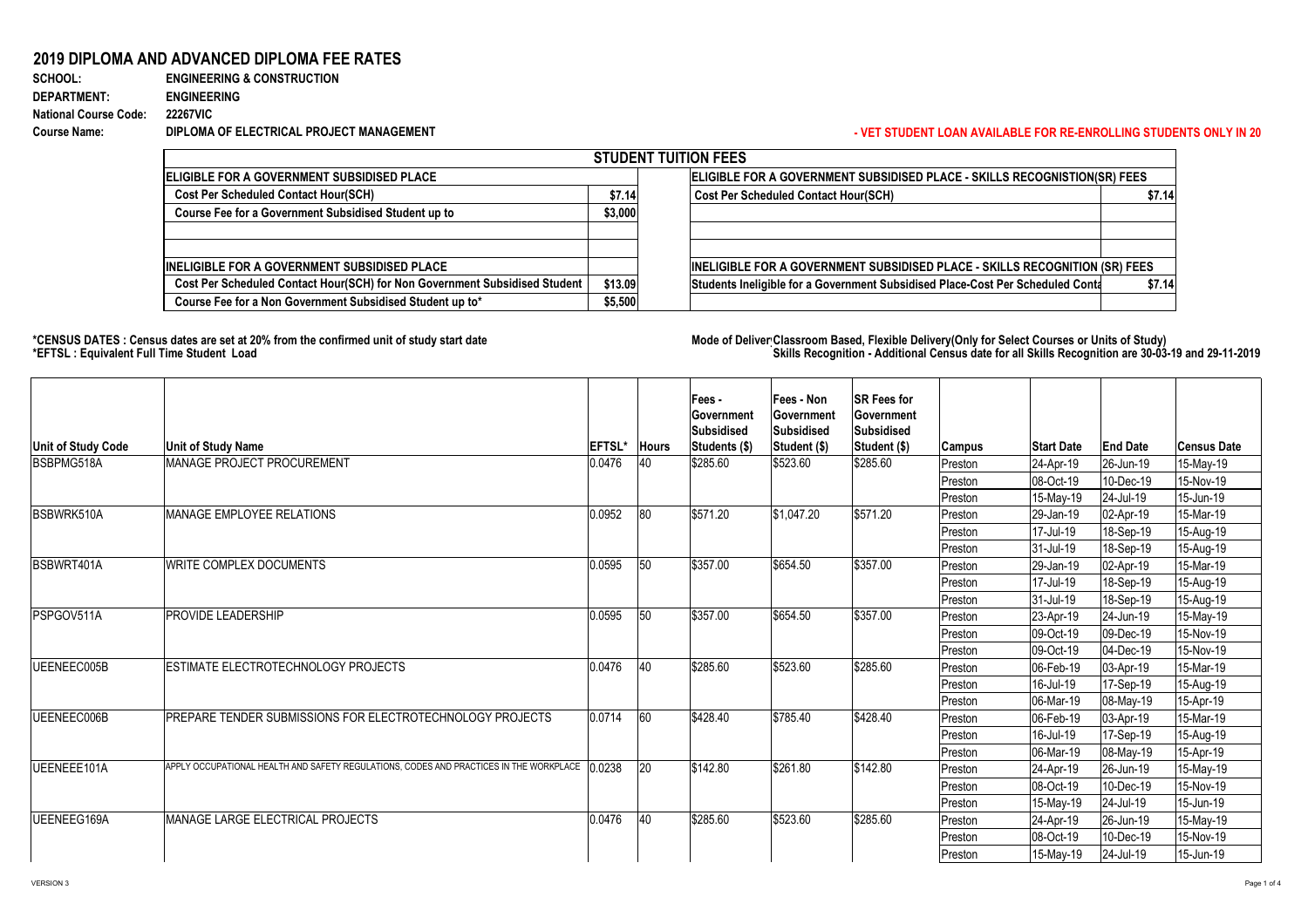| <b>Unit of Study Code</b> | <b>Unit of Study Name</b>                                                     | <b>EFTSL'</b> | <b>Hours</b> | <b>Fees -</b><br><b>Sovernment</b><br><b>Subsidised</b><br>Students (\$) | <b>Fees - Non</b><br><b>Government</b><br>Subsidised<br>Student (\$) | <b>SR Fees for</b><br><b>Government</b><br>Subsidised<br>Student (\$) |                          | <b>Start Date</b>        | <b>End Date</b>   | ∣Census Date      |
|---------------------------|-------------------------------------------------------------------------------|---------------|--------------|--------------------------------------------------------------------------|----------------------------------------------------------------------|-----------------------------------------------------------------------|--------------------------|--------------------------|-------------------|-------------------|
| VU21527                   | CONDUCT AN ELECTRICAL CONTRACTING BUSINESS                                    | 0.0476        | 40           | \$285.60                                                                 | \$523.60                                                             | \$285.60                                                              | <b>Campus</b><br>Preston | $ 23 - Apr-19 $          | $ 24$ -Jun-19     | 15-May-19         |
|                           |                                                                               |               |              |                                                                          |                                                                      |                                                                       | Preston                  | 09-Oct-19                | 09-Dec-19         | 15-Nov-19         |
|                           |                                                                               |               |              |                                                                          |                                                                      |                                                                       |                          | 09-Oct-19                | 04-Dec-19         | 15-Nov-19         |
|                           | THE FOLLOWING UNITS OF STUDY OFFERED AS SKILLS RECOGNITION ONLY               |               |              |                                                                          |                                                                      |                                                                       |                          |                          |                   |                   |
| <b>BSBCUS402B</b>         | <b>ADDRESS CUSTOMER NEEDS</b>                                                 | 0.0595        | 50           | \$357.00                                                                 | \$654.50                                                             | \$357.00                                                              | Preston                  | 06-Feb-19                | $ 26 - Jun - 19 $ | 15-Mar-19         |
|                           |                                                                               |               |              |                                                                          |                                                                      |                                                                       | Preston                  | 16-Jul-19                | 10-Dec-19         | 15-Aug-19         |
| BSBPUR402B                | NEGOTIATE CONTRACTS                                                           | 0.0595        | 50           | \$357.00                                                                 | \$654.50                                                             | \$357.00                                                              | Preston                  | 06-Feb-19                | $ 26 - Jun-19 $   | 15-Mar-19         |
|                           |                                                                               |               |              |                                                                          |                                                                      |                                                                       | Preston                  | 16-Jul-19                | 10-Dec-19         | 15-Aug-19         |
| <b>BSBWHS504A</b>         | MANAGE WHS HAZARDS AND RISKS                                                  | 0.0595        | 50           | \$357.00                                                                 | \$654.50                                                             | \$357.00                                                              | Preston                  | 06-Feb-19                | $ 26 - Jun-19 $   | 15-Mar-19         |
|                           |                                                                               |               |              |                                                                          |                                                                      |                                                                       | Preston                  | 16-Jul-19                | 10-Dec-19         | 15-Aug-19         |
| <b>BSBWOR502B</b>         | <b>ENSURE TEAM EFFECTIVENESS</b>                                              | 0.0714        | 60           | \$428.40                                                                 | \$785.40                                                             | \$428.40                                                              | Preston                  | $ 06 - Feb - 19 $        | $ 26 - Jun - 19 $ | 15-Mar-19         |
|                           |                                                                               |               |              |                                                                          |                                                                      |                                                                       | Preston                  | 16-Jul-19                | 10-Dec-19         | 15-Aug-19         |
| CPCCBC5005A               | SELECT AND MANAGE BUILDING AND CONSTRUCTION CONTRACTORS                       | 0.0476        | <b>40</b>    | \$285.60                                                                 | \$523.60                                                             | \$285.60                                                              | Preston                  | 06-Feb-19                | $ 26 - Jun-19 $   | 15-Mar-19         |
|                           |                                                                               |               |              |                                                                          |                                                                      |                                                                       | Preston                  | $16$ -Jul-19             | 10-Dec-19         | 15-Aug-19         |
| <b>MSS404060A</b>         | FACILITATE THE USE OF PLANNING SOFTWARE SYSTEMS IN A WORK AREA OR TEAM 0.0595 |               | 50           | \$357.00                                                                 | \$654.50                                                             | \$357.00                                                              | Preston                  | 06-Feb-19                | $ 26 - Jun - 19 $ | 15-Mar-19         |
|                           |                                                                               |               |              |                                                                          |                                                                      |                                                                       | Preston                  | 16-Jul-19                | 10-Dec-19         | 15-Aug-19         |
| TLIL4005A                 | APPLY CONFLICT/GRIEVANCE RESOLUTION STRATEGIES                                | 0.0476        | 40           | \$285.60                                                                 | \$523.60                                                             | \$285.60                                                              | Preston                  | 106-Feb-19               | $ 26 - Jun - 19 $ | 15-Mar-19         |
|                           |                                                                               |               |              |                                                                          |                                                                      |                                                                       | Preston                  | $16$ -Jul-19             | 10-Dec-19         | 15-Aug-19         |
| VU21156                   | USE COMPUTER AIDED DRAFTING SYSTEMS                                           | 0.0952        | 80           | \$571.20                                                                 | $\frac{1}{9}1,047.20$                                                | \$571.20                                                              | Preston                  | 06-Feb-19                | $ 26 - Jun-19 $   | 15-Mar-19         |
|                           |                                                                               |               |              |                                                                          |                                                                      |                                                                       | Preston                  | $16$ -Jul-19             | 10-Dec-19         | $ 15 - Aug-19 $   |
| VU21525                   | CONDUCT ELECTRICAL PROJECT SCHEDULING                                         | 0.0476        | 40           | \$285.60                                                                 | \$523.60                                                             | \$285.60                                                              | Preston                  | $ 06 - Feb - 19 $        | $ 26 - Jun-19 $   | 15-Mar-19         |
|                           |                                                                               |               |              |                                                                          |                                                                      |                                                                       | Preston                  | $16$ -Jul-19             | 10-Dec-19         | 15-Aug-19         |
| VU21526                   | PROVIDE QUOTATIONS FOR INSTALLATION OR SERVICE JOBS                           | 0.0714        | 60           | \$428.40                                                                 | \$785.40                                                             | \$428.40                                                              | Preston                  | $ 06 - \text{Feb} - 19 $ | $ 26 - Jun - 19 $ | 15-Mar-19         |
|                           |                                                                               |               |              |                                                                          |                                                                      |                                                                       | Preston                  | $16$ -Jul-19             | 10-Dec-19         | 15-Aug-19         |
| <b>VU21528</b>            | INTERPRET BUILDING AND ELECTRICAL DRAWINGS AND DIAGRAMS                       | 0.0476        | 40           | \$285.60                                                                 | \$523.60                                                             | \$285.60                                                              | Preston                  | $ 06 - Feb - 19 $        | $ 26 - Jun-19 $   | 15-Mar-19         |
|                           |                                                                               |               |              |                                                                          |                                                                      |                                                                       | Preston                  | $16$ -Jul-19             | 10-Dec-19         | 15-Aug-19         |
| VU21529                   | COMPLY WITH RELEVANT REGULATORY INFORMATION AND BUILDING CODES                | 0.0476        | 40           | \$285.60                                                                 | \$523.60                                                             | \$285.60                                                              | Preston                  | 06-Feb-19                | $ 26 - Jun-19 $   | 15-Mar-19         |
|                           |                                                                               |               |              |                                                                          |                                                                      |                                                                       | Preston                  | 16-Jul-19                | 10-Dec-19         | 15-Aug-19         |
| VU21530                   | CONDUCT ELECTRICAL EFFICIENCY ASSESSMENTS                                     | 0.0476        | 40           | \$285.60                                                                 | \$523.60                                                             | \$285.60                                                              | Preston                  | $ 06 - Feb - 19 $        | $ 26 - Jun-19 $   | 15-Mar-19         |
|                           |                                                                               |               |              |                                                                          |                                                                      |                                                                       | Preston                  | $16$ -Jul-19             | 10-Dec-19         | 15-Aug-19         |
| VU21531                   | ADVISE ON ELECTRICAL ENERGY MANAGEMENT                                        | 0.0048        |              | \$28.56                                                                  | \$52.36                                                              | \$28.56                                                               | Preston                  | $ 06 - Feb - 19 $        | $ 26 - Jun-19 $   | 15-Mar-19         |
|                           |                                                                               |               |              |                                                                          |                                                                      |                                                                       | Preston                  | $16$ -Jul-19             | 10-Dec-19         | $ 15 - Aug-19 $   |
| VU21532                   | IMPLEMENT ENERGY EFFICIENT ELECTRICAL SYSTEMS                                 | 0.0190        | 16           | \$114.24                                                                 | \$209.44                                                             | \$114.24                                                              | Preston                  | $ 06 - Feb - 19 $        | $ 26 - Jun-19 $   | 15-Mar-19         |
|                           |                                                                               |               |              |                                                                          |                                                                      |                                                                       | Preston                  | 16-Jul-19                | $ 10 - Dec - 19 $ | $15-Aug-19$       |
| <b>VU21582</b>            | APPLY ENERGY EFFICIENT LED LIGHTING PRINCIPLES                                | 0.0095        |              | \$57.12                                                                  | \$104.72                                                             | \$57.12                                                               | Preston                  | $ 06 - Feb - 19 $        | $ 26 - Jun-19 $   | 15-Mar-19         |
|                           |                                                                               |               |              |                                                                          |                                                                      |                                                                       | Preston                  | 16-Jul-19                | $ 10 - Dec - 19 $ | $ 15 - Aug - 19 $ |
|                           |                                                                               |               |              |                                                                          |                                                                      |                                                                       |                          |                          |                   |                   |